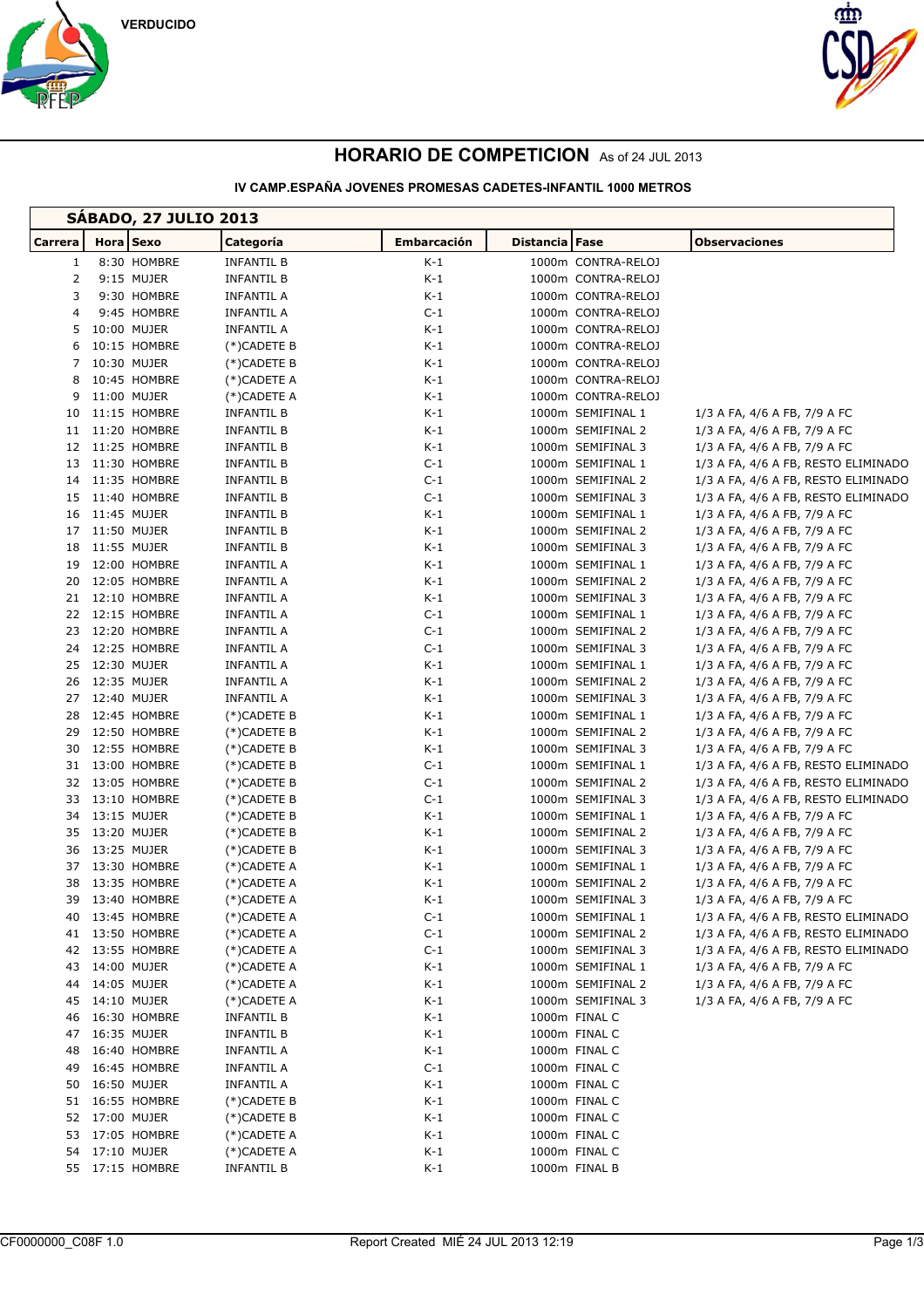



## **HORARIO DE COMPETICION** As of 24 JUL 2013

#### **IV CAMP.ESPAÑA JOVENES PROMESAS CADETES-INFANTIL 1000 METROS**

| <b>SABADO, 27 JULIO 2013</b> |           |              |                   |                    |                |                    |                      |
|------------------------------|-----------|--------------|-------------------|--------------------|----------------|--------------------|----------------------|
| <b>Carrera</b>               | Hora Sexo |              | Categoría         | <b>Embarcación</b> | Distancia Fase |                    | <b>Observaciones</b> |
| 56                           |           | 17:20 HOMBRE | <b>INFANTIL B</b> | $C-1$              |                | 1000m FINAL B      |                      |
| 57                           |           | 17:25 MUJER  | <b>INFANTIL B</b> | $K-1$              |                | 1000m FINAL B      |                      |
| 58                           |           | 17:30 HOMBRE | <b>INFANTIL A</b> | $K-1$              |                | 1000m FINAL B      |                      |
| 59                           |           | 17:35 HOMBRE | <b>INFANTIL A</b> | $C-1$              |                | 1000m FINAL B      |                      |
| 60                           |           | 17:40 MUJER  | <b>INFANTIL A</b> | $K-1$              |                | 1000m FINAL B      |                      |
| 61                           |           | 17:45 HOMBRE | $(*)$ CADETE B    | $K-1$              |                | 1000m FINAL B      |                      |
| 62                           |           | 17:50 HOMBRE | $(*)$ CADETE B    | $C-1$              |                | 1000m FINAL B      |                      |
| 63                           |           | 17:55 MUJER  | (*)CADETE B       | $K-1$              |                | 1000m FINAL B      |                      |
| 64                           |           | 18:00 HOMBRE | (*)CADETE A       | $K-1$              |                | 1000m FINAL B      |                      |
| 65                           |           | 18:05 HOMBRE | $(*)$ CADETE A    | $C-1$              |                | 1000m FINAL B      |                      |
| 66                           |           | 18:10 MUJER  | $(*)$ CADETE A    | $K-1$              |                | 1000m FINAL B      |                      |
| 67                           |           | 18:15 HOMBRE | <b>INFANTIL B</b> | $K-1$              |                | 1000m FINAL A      |                      |
| 68                           |           | 18:20 HOMBRE | <b>INFANTIL B</b> | $C-1$              |                | 1000m FINAL A      |                      |
| 69                           |           | 18:25 MUJER  | <b>INFANTIL B</b> | $K-1$              |                | 1000m FINAL A      |                      |
| 70                           |           | 18:30 HOMBRE | <b>INFANTIL A</b> | $K-1$              |                | 1000m FINAL A      |                      |
| 71                           |           | 18:35 HOMBRE | <b>INFANTIL A</b> | $C-1$              |                | 1000m FINAL A      |                      |
| 72                           |           | 18:40 MUJER  | <b>INFANTIL A</b> | $K-1$              |                | 1000m FINAL A      |                      |
| 73                           |           | 18:45 MUJER  | <b>INFANTIL A</b> | $C-1$              | 1000m FINAL    |                    |                      |
| 74                           |           | 18:50 HOMBRE | $(*)$ CADETE B    | $K-1$              |                | 1000m FINAL A      |                      |
| 75                           |           | 18:55 HOMBRE | (*)CADETE B       | $C-1$              |                | 1000m FINAL A      |                      |
| 76                           |           | 19:00 MUJER  | $(*)$ CADETE B    | $K-1$              |                | 1000m FINAL A      |                      |
| 77                           |           | 19:05 MUJER  | (*)CADETE B       | $C-1$              | 1000m FINAL    |                    |                      |
| 78                           |           | 19:10 HOMBRE | $(*)$ CADETE A    | $K-1$              |                | 1000m FINAL A      |                      |
| 79                           |           | 19:15 HOMBRE | $(*)$ CADETE A    | $C-1$              |                | 1000m FINAL A      |                      |
| 80                           |           | 19:20 MUJER  | (*)CADETE A       | $K-1$              |                | 1000m FINAL A      |                      |
| 81                           |           | 19:25 MUJER  | $(*)$ CADETE A    | $C-1$              | 1000m FINAL    |                    |                      |
| 82                           |           | 19:30 HOMBRE | <b>INFANTIL A</b> | $K-2$              |                | 1000m CONTRA-RELOJ |                      |
| 83                           |           | 19:45 MUJER  | <b>INFANTIL A</b> | $K-2$              |                | 1000m CONTRA-RELOJ |                      |
| 84                           |           | 20:00 HOMBRE | CADETE            | $K-2$              |                | 1000m CONTRA-RELOJ |                      |
| 85                           |           | 20:15 HOMBRE | <b>INFANTIL B</b> | $K-2$              |                | 1000m CONTRA-RELOJ |                      |
| 86                           |           | 20:30 MUJER  | CADETE            | $K-2$              |                | 1000m CONTRA-RELOJ |                      |

### **DOMINGO, 28 JULIO 2013 Carrera Hora Sexo Categoría Embarcación Distancia Fase Observaciones** 87 8:30 HOMBRE INFANTIL B K-2 1000m SEMIFINAL 1 1/3 A FA, 4/6 A FB, 7/9 A FC 88 8:34 HOMBRE INFANTIL B K-2 1000m SEMIFINAL 2 1/3 A FA, 4/6 A FB, 7/9 A FC 89 8:38 HOMBRE INFANTIL B K-2 1000m SEMIFINAL 3 1/3 A FA, 4/6 A FB, 7/9 A FC 90 8:42 MUJER INFANTIL B K-2 1000m SEMIFINAL 1 1/3 A FA, 4/6 A FB, RESTO ELIMINADO 91 8:46 MUJER INFANTIL B K-2 1000m SEMIFINAL 2 1/3 A FA, 4/6 A FB, RESTO ELIMINADO 92 8:50 MUJER INFANTIL B K-2 1000m SEMIFINAL 3 1/3 A FA, 4/6 A FB, RESTO ELIMINADO 93 8:54 HOMBRE INFANTIL A K-2 1000m SEMIFINAL 1 1/3 A FA, 4/6 A FB, 7/9 A FC 94 8:58 HOMBRE INFANTIL A K-2 1000m SEMIFINAL 2 1/3 A FA, 4/6 A FB, 7/9 A FC 95 9:02 HOMBRE INFANTIL A K-2 1000m SEMIFINAL 3 1/3 A FA, 4/6 A FB, 7/9 A FC 96 9:06 HOMBRE INFANTIL A C-2 1000m SEMIFINAL 1 1/4 & 1º 5 FA, 2º 5 & 6/9 FB 97 9:10 HOMBRE INFANTIL A C-2 1000m SEMIFINAL 2 1/4 & 1º 5 FA, 2º 5 & 6/9 FB 98 9:14 MUJER INFANTIL A K-2 1000m SEMIFINAL 1 1/3 A FA, 4/6 A FB, 7/9 A FC 99 9:18 MUJER INFANTIL A K-2 1000m SEMIFINAL 2 1/3 A FA, 4/6 A FB, 7/9 A FC 100 9:22 MUJER INFANTIL A K-2 1000m SEMIFINAL 3 1/3 A FA, 4/6 A FB, 7/9 A FC 101 9:26 HOMBRE CADETE K-2 1000m SEMIFINAL 1 1/3 A FA, 4/6 A FB, 7/9 A FC 102 9:30 HOMBRE CADETE K-2 1000m SEMIFINAL 2 1/3 A FA, 4/6 A FB, 7/9 A FC 103 9:34 HOMBRE CADETE K-2 1000m SEMIFINAL 3 1/3 A FA, 4/6 A FB, 7/9 A FC 104 9:38 HOMBRE CADETE C-2 1000m SEMIFINAL 1 1/3 A FA, 4/6 A FB, RESTO ELIMINADO 105 9:42 HOMBRE CADETE C-2 1000m SEMIFINAL 2 1/3 A FA, 4/6 A FB, RESTO ELIMINADO 106 9:46 HOMBRE CADETE C-2 1000m SEMIFINAL 3 1/3 A FA, 4/6 A FB, RESTO ELIMINADO